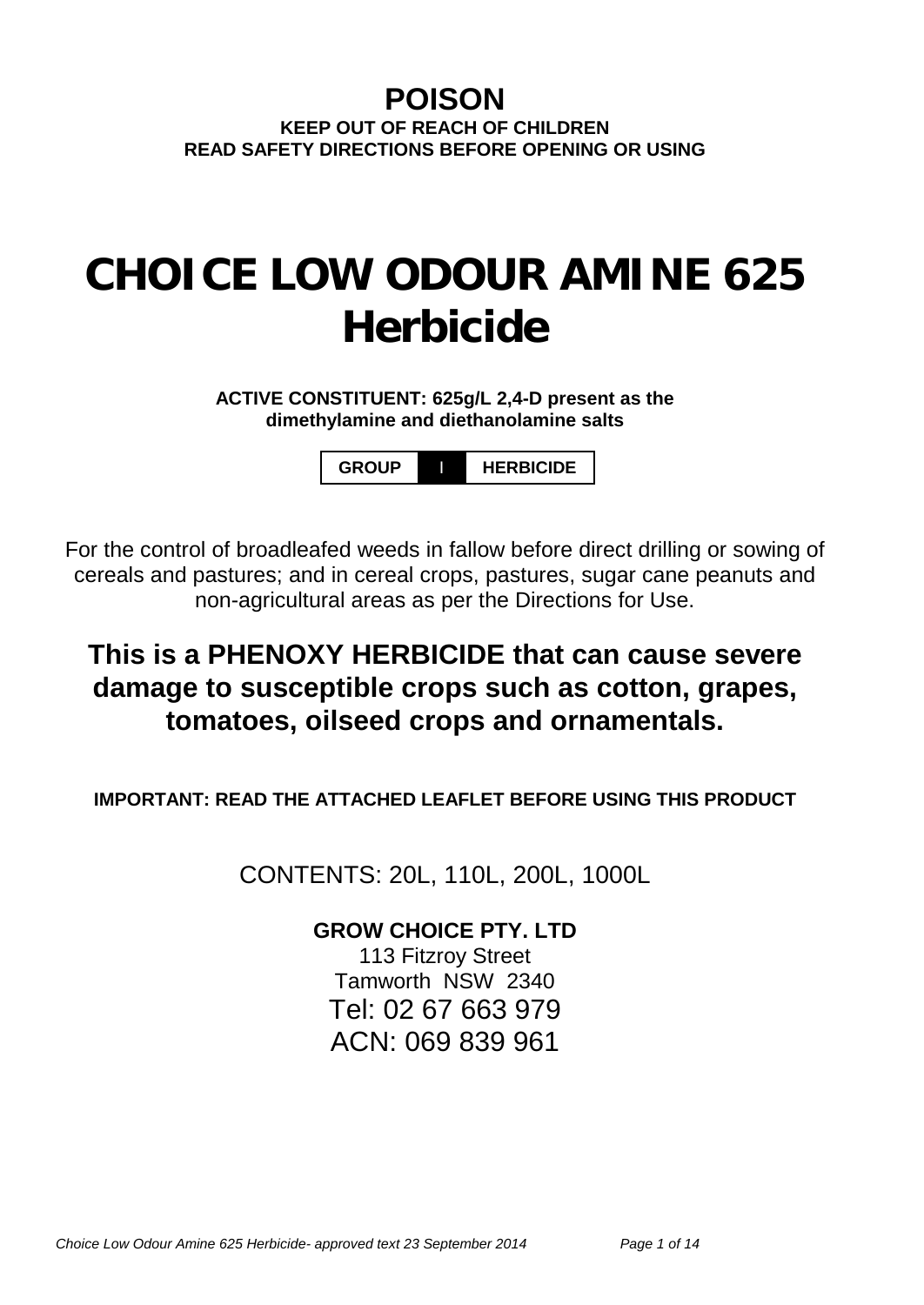#### **PROTECTION OF CROPS, NATIVE AND OTHER NON-TARGET PLANTS: Drift Warning**

DO NOT spray in high winds. DO NOT spray crops or weeds outside the stages indicated in the Critical Comments as damage, loss of yield or inadequate weed control may result. DO NOT spray cereals if lucerne is present**.** DO NOT use unless wind speed is more than 3 kilometres per hour and less than 15 kilometres per hour as

measured at the application site.

DO NOT apply with smaller than coarse to very coarse spray droplets according to the BCPC/ASAE S572 definition of standard nozzles.

DO NOT apply under weather conditions, or from spraying equipment, that may cause spray to drift onto nearby susceptible plants/crops, cropping lands or pastures.Avoid spray drift onto susceptible crops such as cotton, tobacco, tomatoes, vines, fruit trees, vegetables, legume crops and pastures, oilseed crops and susceptible trees (e.g. Kurrajongs, Belahs and Eucalypts).

#### **PROTECTION OF LIVESTOCK**

Low hazard to bees. May be applied at any time as recommended in the Directions for Use.

#### **PROTECTION OF WILDLIFE, FISH, CRUSTACEANS AND ENVIRONMENT**

DO NOT contaminate streams, rivers or waterways with the chemical or used containers.

#### **STORAGE AND DISPOSAL**

Store in the closed, original container in a cool, well-ventilated area away from children, animals and food, feedstuffs, seed and fertilisers. DO NOT store for prolonged periods in direct sunlight.

Triple or preferably pressure rinse containers before disposal. Add rinsings to spray tank. DO NOT dispose of undiluted chemical on site. If recycling, replace cap and return clean containers to recycler or designated collection point.

If not recycling, break, crush, or puncture and bury empty containers in a local authority landfill. If no landfill is available, bury the containers below 500mm in a disposal pit specifically marked and set up for this purpose clear of waterways, desirable vegetation and tree roots. Empty containers and product should not be burnt.

*For refillable containers* (110L, 1000L): Empty contents fully into application equipment. Close all valves and return to point of supply for refill or storage.

#### **SAFETY DIRECTIONS**

Poisonous if swallowed. Avoid contact with eyes and skin. DO NOT inhale spray mist. When preparing spray, wear PVC or rubber apron, elbow length PVC gloves and face shield. When using the prepared spray, wear face shield. If product on skin, immediately wash area with soap and water. After use and before eating, drinking or smoking, wash hands, arms and face thoroughly with soap and water. After each day's use, wash gloves, face shield and contaminated clothing.

#### **FIRST AID**

If poisoning occurs, contact a doctor, or Poisons Information Centre (Phone Australia: 13 11 26).

#### **MATERIAL SAFETY DATA SHEET**

For further information refer to Material Safety Data Sheet which can be obtained from the supplier.

#### **NOTICE TO BUYER**

Grow Choice Pty. Ltd. will not be held liable for any loss, injury or damage, indirect or consequential, arising from the sale, supply, use or application of this product. The product is not to be used for any purpose or in any way contrary to label instructions.

Batch No: D.O.M. APVMA Approval No: 58915/62522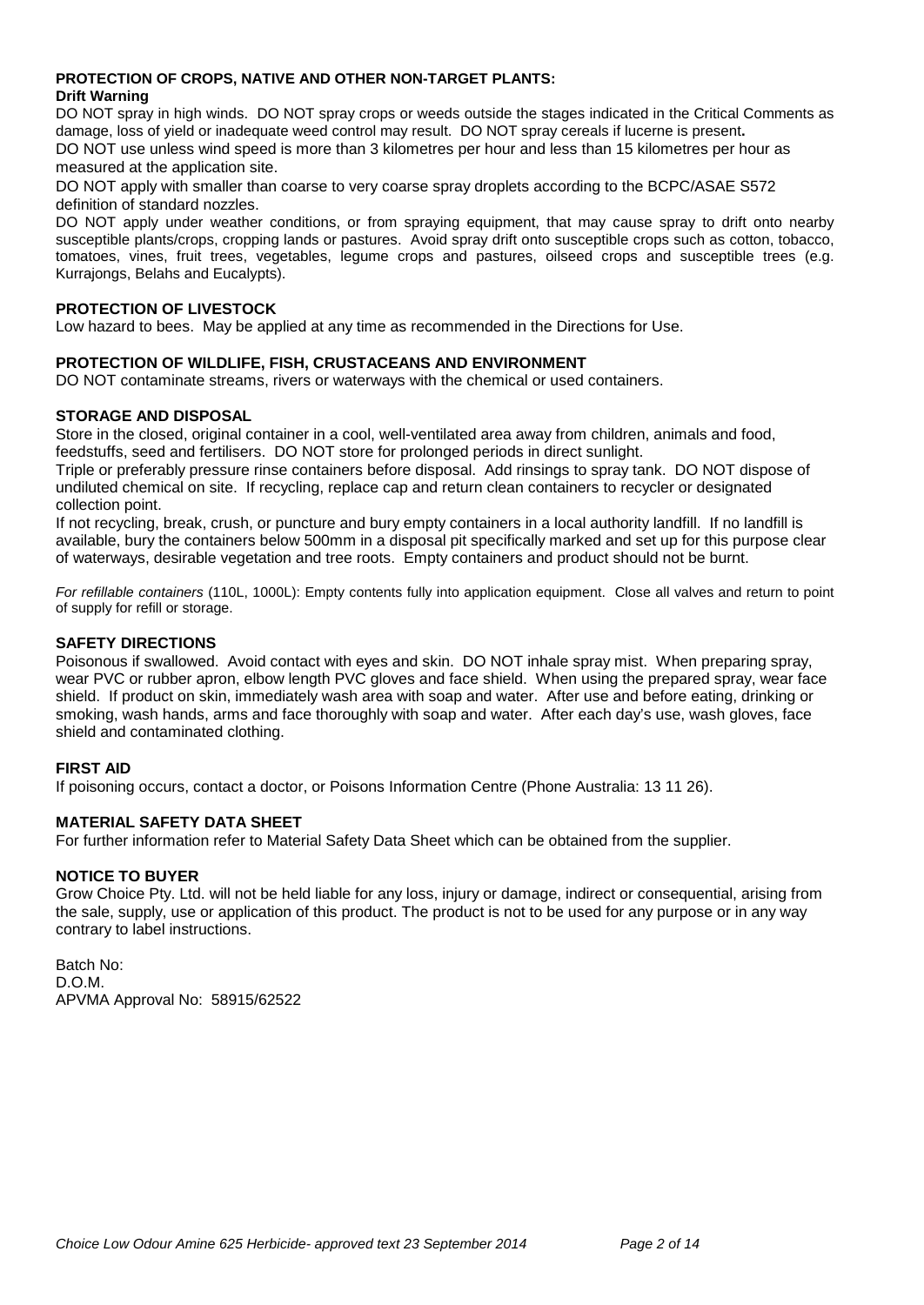# **POISON**

**KEEP OUT OF REACH OF CHILDREN READ SAFETY DIRECTIONS BEFORE OPENING OR USING**

# **CHOICE LOW ODOUR AMINE 625 Herbicide**

**ACTIVE CONSTITUENT: 625g/L 2,4-D present as the dimethylamine and diethanolamine salts**

**GROUP** I **HERBICIDE**

For the control of broadleafed weeds in fallow before direct drilling or sowing of cereals and pastures; and in cereal crops, pastures, sugar cane peanuts and non-agricultural areas as per the Directions for Use.

**This is a PHENOXY HERBICIDE that can cause severe damage to susceptible crops such as cotton, grapes, tomatoes, oilseed crops and ornamentals.**

**APVMA APPROVAL NO: 58915/62522**

## **THIS LEAFLET IS PART OF THE LABEL**

**GROW CHOICE PTY. LTD**

113 Fitzroy Street Tamworth NSW 2340 Tel: 02 67 663 979 **ACN: 069 839 961**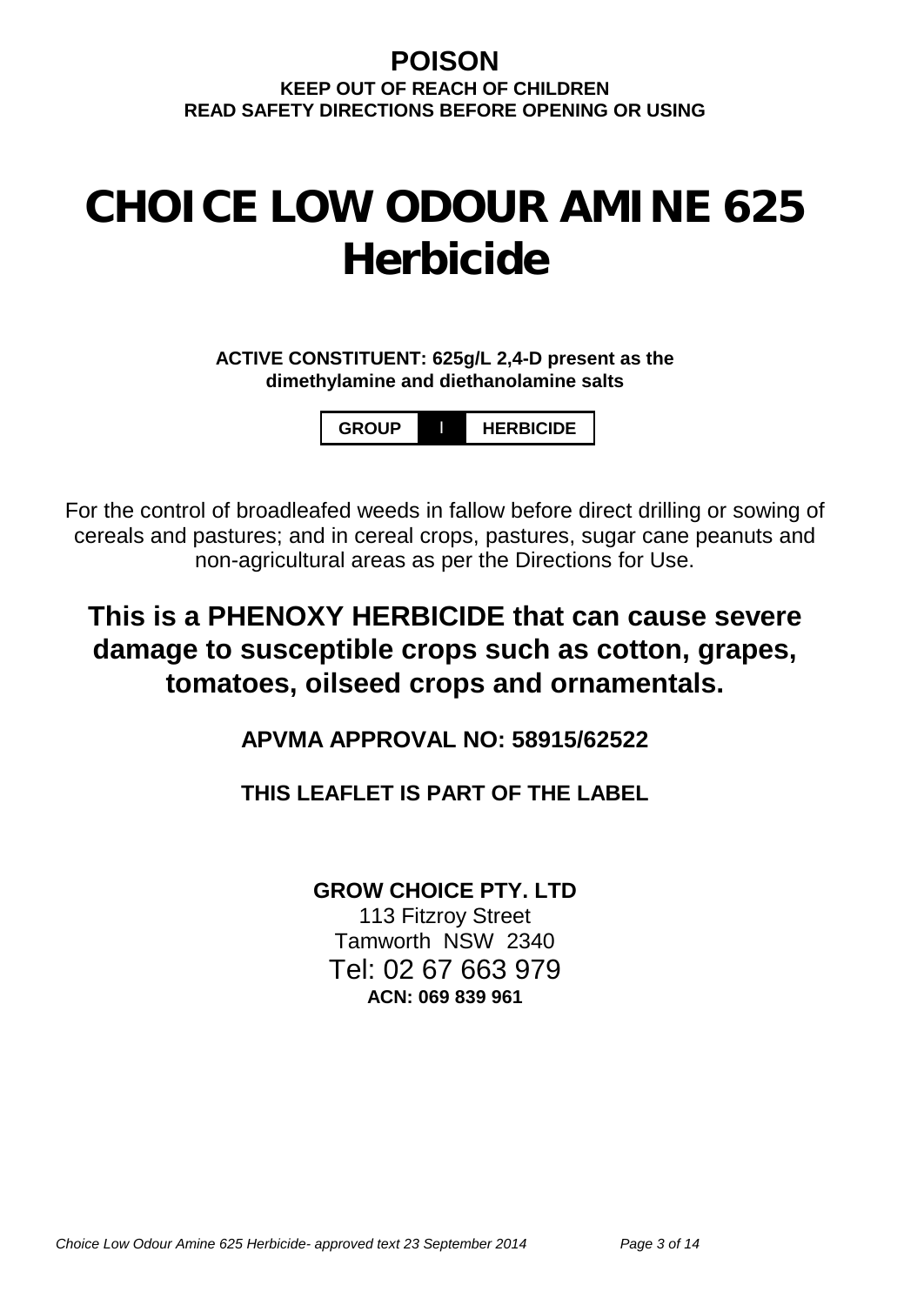#### **DIRECTIONS FOR USE**

**RESTRAINTS:** DO NOT spray if rain seems likely within 6 hours or if strong winds prevail. DO NOT apply if crop or weeds are stressed due to dry or excessively moist conditions.

#### **1. FIELD CROPS**

| <b>Situation &amp; Crop</b>                           | <b>Weeds</b>                               | <b>State</b>           | Rate                               | <b>Critical Comments</b>                                                                       |
|-------------------------------------------------------|--------------------------------------------|------------------------|------------------------------------|------------------------------------------------------------------------------------------------|
| Wheat                                                 | <b>Refer Weed Table</b>                    | NSW, ACT,              | 320mL - 1.7L/ha                    | Apply after the first node can be felt at the base                                             |
|                                                       |                                            | SA only                |                                    | of a tiller and before swelling of the head can<br>be felt in a tiller (NSW, SA only)          |
|                                                       |                                            | Vic only               | 225mL - 1.4L/ha                    | Apply from tillering to boot stage (Vic only)                                                  |
|                                                       |                                            | Qld only               | 560mL - 1.4L/ha                    | Apply from mid tillering to before boot stage<br>(Qld only)                                    |
|                                                       |                                            | Tas only               | 800mL - 1.4L/ha                    | Apply at 5 leaf to fully tillered (Tas only)                                                   |
| <b>Barley</b>                                         |                                            | NSW, ACT,              | 320mL - 1.4L/ha                    |                                                                                                |
|                                                       |                                            | SA only                |                                    |                                                                                                |
|                                                       |                                            | Vic only               | 225mL - 1.4L/ha                    |                                                                                                |
|                                                       |                                            | $\overline{Q}$ ld only | 560mL - 1.4L/ha                    |                                                                                                |
|                                                       |                                            | Tas only               | 800mL - 1.4L/ha<br>320mL - 1.4L/ha |                                                                                                |
| <b>Cereal Rye, Triticale</b>                          |                                            | NSW, ACT,<br>SA only   |                                    |                                                                                                |
|                                                       |                                            | Vic only               | 225mL - 1.4L/ha                    |                                                                                                |
| Oats                                                  |                                            | NSW, SA                | 320mL -                            |                                                                                                |
|                                                       |                                            | only                   | 800mL/ha                           |                                                                                                |
|                                                       |                                            | Vic only               | 225mL -                            |                                                                                                |
|                                                       |                                            |                        | 800mL/ha                           |                                                                                                |
| Cereals: Wheat, Oats,                                 | Cape Tulip                                 | WA only                | 640mL - 1.3L/ha                    | Apply from the 5 leaf stage up to jointing stage                                               |
| <b>Barley</b>                                         |                                            |                        |                                    | (Zadoks 15-33). Apply after the 6 leaf stage (Z.<br>16) for Cranbrook, Jacup, Aroona and Spear |
|                                                       |                                            |                        |                                    | Wheat and Mortlock Oats to avoid possible                                                      |
|                                                       |                                            |                        |                                    | damage. DO NOT spray if lucerne is present.                                                    |
|                                                       | Dock, Flatweed, Saffron                    |                        | 1.1L/ha                            | WEED STAGE: 10-15cm. Docks should be                                                           |
|                                                       | Thistle                                    |                        |                                    | sprayed before 5 leaf stage.                                                                   |
|                                                       | Indian Hedge, Mustard,                     |                        | 800mL/ha                           | Cape Tulip - low rate for cormils only.                                                        |
|                                                       | London Rocket, Lupin,                      |                        |                                    |                                                                                                |
|                                                       | Matricaria, Rapistrum,                     |                        |                                    |                                                                                                |
|                                                       | Wild Radish                                |                        |                                    |                                                                                                |
|                                                       | <b>Wild Turnip</b>                         |                        | 640mL/ha                           |                                                                                                |
|                                                       | Capeweed, Doublegee,                       |                        | 200mL/ha plus                      | Apply when crop has 4-5 leaves and most                                                        |
|                                                       | Erodium, London<br>Rocket, Lupin, Mustard, |                        | 500mL/ha<br>Flowable Diuron        | weeds have germinated and are in 2-5 leaf<br>stage. Crop and weeds should be dry at time       |
|                                                       | Rapistrum, Wild Radish,                    |                        | (500g/L)                           | of application. Some temporary yellowing of                                                    |
|                                                       | <b>Wild Turnip</b>                         |                        |                                    | crop may occur after application. DO NOT                                                       |
|                                                       |                                            |                        |                                    | apply to undersown medics or undersown sub-                                                    |
|                                                       |                                            |                        |                                    | clover.                                                                                        |
| Fallow, Stubble: Spray<br>prior to Direct Drilling or | <b>Refer Weed Table</b>                    | Vic only               | 225mL -                            | Observe plant back periods given in the table<br>on this leaflet.                              |
| Sowing                                                |                                            |                        | 1.4L/ha                            | Can be mixed with Chlorsulfuron, Paraquat                                                      |
| (a) Winter Cereals                                    |                                            |                        |                                    | 250, or Spray Seed where grasses are present.                                                  |
|                                                       |                                            |                        |                                    |                                                                                                |
|                                                       |                                            |                        |                                    | Select an appropriate rate from the weed table.                                                |
|                                                       |                                            |                        |                                    | For Skeleton Weed, spraying should only be<br>done 6-8 weeks before anticipated sowing date    |
|                                                       |                                            | NSW, ACT               | 560mL-1.7L                         | and subsequent cultivation limited to a                                                        |
|                                                       |                                            | only                   |                                    | minimum.                                                                                       |
| Winter cereals,<br>(b)                                |                                            | Qld only               |                                    |                                                                                                |
| Maize, Sweetcorn,                                     |                                            |                        |                                    |                                                                                                |
| <b>Peanuts</b>                                        |                                            |                        |                                    |                                                                                                |
|                                                       |                                            |                        |                                    |                                                                                                |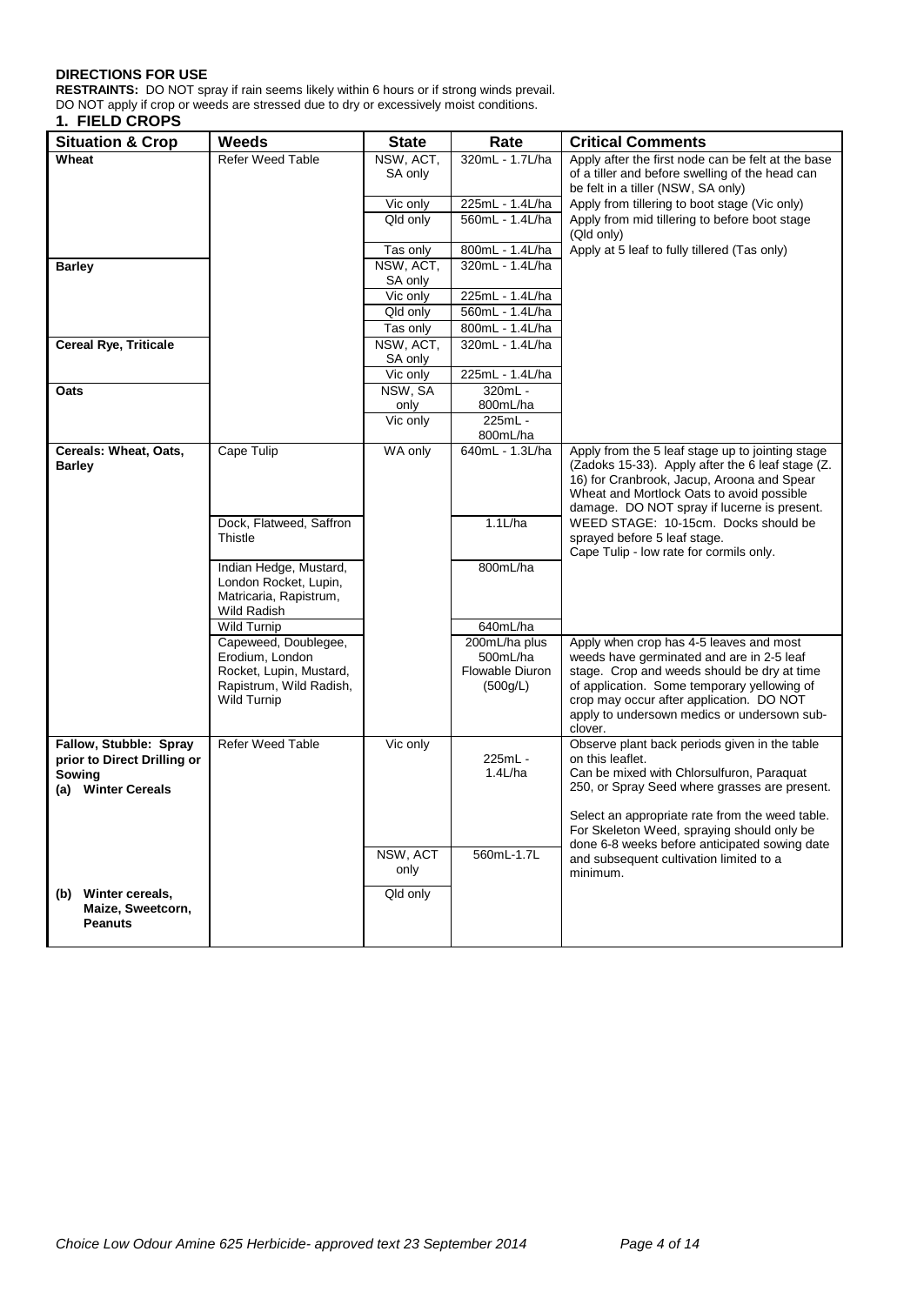| <b>Situation &amp; Crop</b>            | <b>Weeds</b>                                 | <b>State</b>         | Rate/ha             | <b>Critical Comments</b>                                                                     |
|----------------------------------------|----------------------------------------------|----------------------|---------------------|----------------------------------------------------------------------------------------------|
| Maize, Sweetcorn                       | Refer to weed table                          | NSW, ACT,            | 560mL-1.1L          | Apply when crop is 10-20cm high and                                                          |
|                                        |                                              | SA only              |                     | secondary roots are developing for an over the<br>top spray. When crop is 20cm high and just |
|                                        |                                              |                      |                     | before tasselling, spray with dropped nozzles to                                             |
|                                        |                                              |                      |                     | avoid chemical being sprayed into the whorl                                                  |
|                                        |                                              |                      |                     | and on upper leaves.                                                                         |
|                                        |                                              | Qld only             | 560mL-900mL         | Apply when the crop is 10-30cm high and<br>secondary roots have developed. Use drop          |
|                                        |                                              |                      |                     | nozzles and direct the spray when crop                                                       |
|                                        |                                              |                      |                     | exceeds 30cm in height and before tasselling.                                                |
|                                        |                                              | Tas only             | 800mL-1.4L          | Apply when crop is 15-30cm high. DO NOT                                                      |
|                                        |                                              |                      |                     | spray if the crop is showing signs of stress.<br>Some leaf twisting may occur following      |
|                                        |                                              |                      |                     | application but crop recovers quickly.                                                       |
| Sorghum                                |                                              | NSW, ACT,            | 560mL-1.1L          | Apply preferably when the crop is at 3-6 fully                                               |
|                                        |                                              | Vic, SA only         |                     | expanded leaf stage but can be sprayed from<br>2-8 leaf stage. From 6 leaf stage onwards to  |
|                                        |                                              |                      |                     | within 2 weeks of flowering, crop can be                                                     |
|                                        |                                              |                      |                     | sprayed with drop nozzles to avoid chemical                                                  |
|                                        |                                              |                      |                     | being sprayed into the whorl and on upper<br>leaves.                                         |
|                                        |                                              | Qld only             | 560mL-900mL         | Apply when crop has 4 to 8 fully expanded                                                    |
|                                        |                                              | (except)             |                     | leaves and secondary roots have developed.                                                   |
|                                        |                                              | Central Qld)         | 560mL - 1.1L/ha     |                                                                                              |
| <b>Millet</b>                          |                                              | NSW, SA,<br>ACT, Vic |                     | Spray when secondary roots have developed,<br>when fully tillered and before heads start to  |
|                                        |                                              | only                 |                     | form at the base of the tillers. Do not use on                                               |
|                                        |                                              | Qld only             | 560mL -             | Panorama Millet or Panicum.                                                                  |
| Maize, Sweetcorn,                      | Cape Tulip, Dock,                            | WA only              | 900mL/ha<br>1.1L/ha | Spray when crop is 10-30cm high and                                                          |
| Saccaline, Broom Millet,               | Saffron Thistle, Indian                      |                      |                     | secondary roots have developed and before                                                    |
| Millet                                 | Hedge Mustard, London                        |                      |                     | tasselling. Apply as direct spray to weeds.                                                  |
| Grain sorghum                          | Rocket, Lupins,<br>Rapistrum, Radish, Wild   |                      |                     | Apply when crop is 12cm high. DO NOT apply                                                   |
|                                        | Turnip                                       |                      |                     | between the tassel and dough stage. Avoid<br>spraying when in flower.                        |
| <b>Sugar Cane</b>                      | <b>Bellvine</b>                              | Qld, NSW             | 280mL/100L          | Apply in spring, using directed spray.                                                       |
| (Q80, Q96 & H56<br>varieties)          |                                              | only                 | water               |                                                                                              |
|                                        | <b>Morning Glory</b>                         |                      | 560mL - 1.1L/ha     | Apply in summer, using high clearance tractor.                                               |
|                                        | <b>Pink Convolvulus</b>                      |                      | 1.1L/ha             | Apply in autumn by aircraft.                                                                 |
|                                        | Star of Bethlehem                            |                      | 1.8L - 3.5L/ha      | Add 170mL 600g/L non-ionic surfactant /100L                                                  |
| <b>Sugar Cane</b>                      | Bindy Eye (Star Burr),<br>Blue Top (Blue     | Qld only             |                     | of spray mixture. Agitate well. DO NOT use on                                                |
|                                        | heliotrope), Cobblers                        |                      |                     | Q63, Q67, Q80, or Q96 Varieties.                                                             |
|                                        | Pegs, Fleabanes, Jute,                       |                      |                     |                                                                                              |
|                                        | Leucas, Needle Burr,<br>Spear Thistle, Water |                      |                     |                                                                                              |
|                                        | Primrose, Ipomea Vines,                      |                      |                     |                                                                                              |
|                                        | <b>Convolvulus Vines</b>                     |                      |                     |                                                                                              |
|                                        | Chinese Mint. Blue<br>Snakeweed              |                      | 3.5L/ha             |                                                                                              |
| <b>Peanuts</b>                         | Broadleaf Weeds,                             | Qld only             | 1.8L - 3.6L/ha      | LOWER RATE: Apply as BAND SPRAY as                                                           |
|                                        | except Noogoora Burr;                        |                      |                     | soon as possible after planting in a 55cm band.                                              |
|                                        | Grasses, except<br>Mossman Burr              |                      |                     | HIGHER RATE: Apply as OVERALL SPRAY<br>after planting and before crop emergence.             |
|                                        |                                              |                      |                     | Some crop damage may occur if heavy rain                                                     |
|                                        |                                              |                      | $1.2L - 1.7L/ha$    | falls between application and crop emergence.                                                |
| <b>Harvest Aid or Salvage</b><br>Spray | Desiccate<br><b>Broadleaf Weeds</b>          | Qld, NSW<br>only     |                     | Apply after dough stage.                                                                     |
| -Winter Cereals                        |                                              |                      |                     |                                                                                              |
| - Maize and sorghum                    | Refer to weeds table                         |                      |                     |                                                                                              |
| <b>Bananas</b>                         | To destroy Banana<br>suckers                 | Qld only             | 160mL/10L<br>water  | Inject at the rate of 15mL per fully grown plant,<br>10mL per medium sized plant and 5mL for |
|                                        |                                              |                      |                     | small suckers.                                                                               |
|                                        |                                              |                      | 320mL/100L          | Allow suckers from corms of treated plants to                                                |
|                                        |                                              |                      | water               | form broad adult leaves, then spray. Isolated<br>spots may require a second spray.           |
| Common Stylo forage or                 | Refer to Weeds Table                         |                      | 800mL/ha            | Apply post-emergence when weeds are 3                                                        |
| seed crops                             |                                              |                      |                     | weeks old and crop is at least 3 weeks old.                                                  |
| <b>Carribean Stylo forage</b>          |                                              |                      | 800mL - 1.6L/ha     | Apply post-emergence when crop is 3 weeks                                                    |
| or seed crops                          |                                              |                      |                     | old.                                                                                         |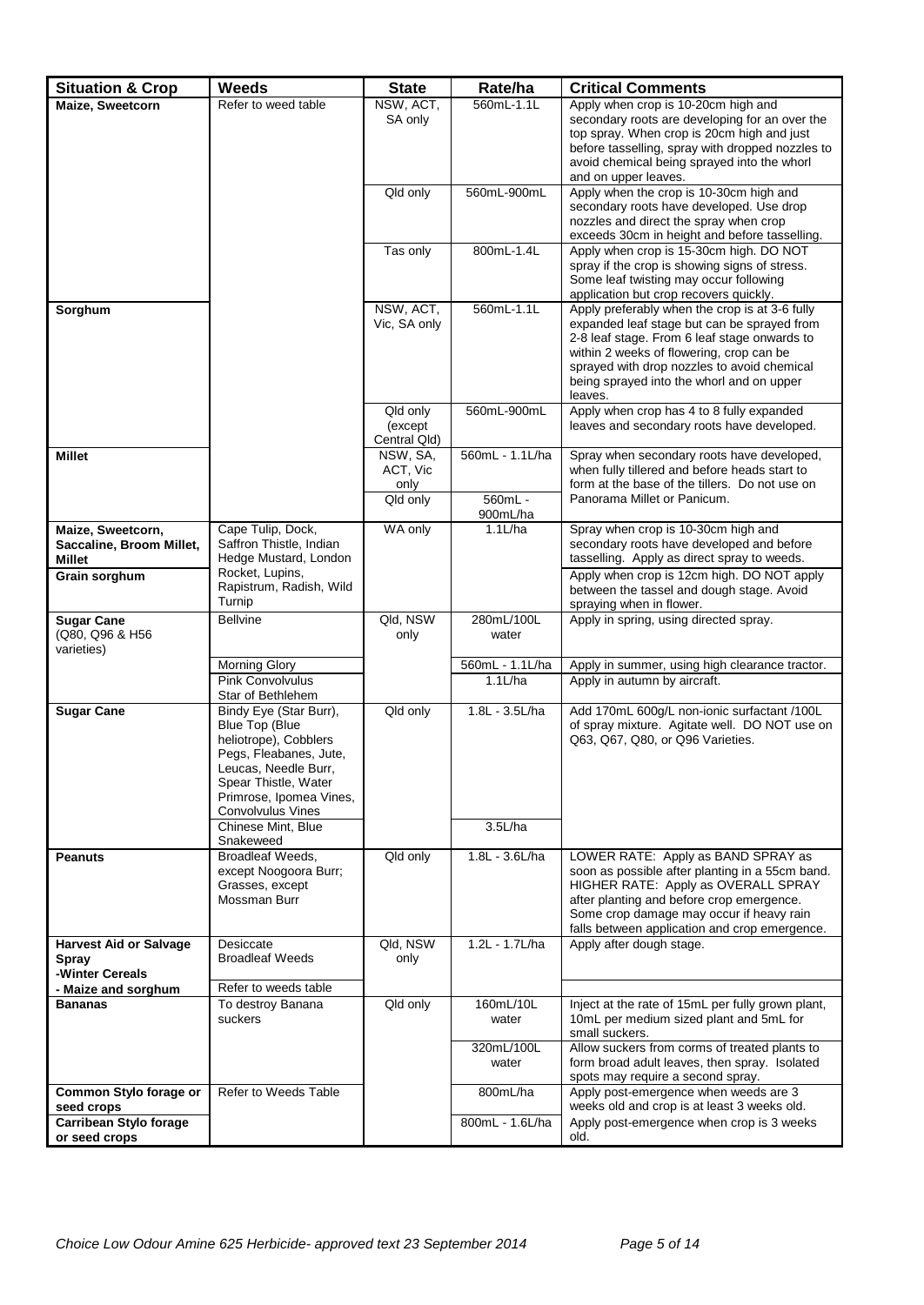### **2. PASTURES, NON-AGRICULTURAL, RIGHTS OF WAY, INDUSTRIAL, LAWNS**

| <b>Situation &amp; Crop</b>                     | <b>Weeds</b>                                                                                                                                                                                                                                                    | <b>State</b>                      | Rate/ha                                        | <b>Critical Comments</b>                                                                                                                                                                                                                                                                                                                                                                                                                        |  |
|-------------------------------------------------|-----------------------------------------------------------------------------------------------------------------------------------------------------------------------------------------------------------------------------------------------------------------|-----------------------------------|------------------------------------------------|-------------------------------------------------------------------------------------------------------------------------------------------------------------------------------------------------------------------------------------------------------------------------------------------------------------------------------------------------------------------------------------------------------------------------------------------------|--|
| <b>Pastures and Non-</b><br><b>Agricultural</b> | <b>Refer Weed Table</b>                                                                                                                                                                                                                                         | NSW, Qld,<br>SA, ACT<br>Tas only  | 560mL - 1.7L/ha                                | Pasture legumes including lucerne, clovers and<br>medics may be damaged unless well protected<br>by grasses. Spot spraying is preferred                                                                                                                                                                                                                                                                                                         |  |
|                                                 | <b>Galvanised Burr</b>                                                                                                                                                                                                                                          | NSW, ACT<br>only                  | 320mL/100L<br>water                            | Apply to young actively growing weeds. Ensure<br>thorough coverage and even coverage of<br>plants. Note: Treated plants need to be burnt<br>to destroy seeds.                                                                                                                                                                                                                                                                                   |  |
|                                                 | Amsinckia, Docks,<br>Bindweed, Caltrop,<br>Flatweed, Spear Thistle,<br>Capeweed, Saffron<br>Thistle, Mustard, Wild<br>Radish, Wild Turnip,<br>Annual Thistles,<br>Paterson's Curse,<br>Heliotrope, Ragwort,<br>Threecornered Jack<br>(Doublegee, Spiny<br>Emex) | WA only                           | $1.1L - 2.4L/ha$                               | For pastures not containing legumes. Only<br>seedling Docks, Spear Thistle and Saffron<br>Thistle will be controlled.<br>SUMMER WEEDS: Use low rate for seedlings,<br>1.6-2.4L/ha for larger plants. Stock poisoning<br>may occur when grazed after spraying if large<br>amounts present, particularly Heliotrope.<br>WINTER WEEDS: Use low rate for seedlings,<br>1.6-2.4L/ha for larger plants. If stock present,<br>use spray/grazing rates. |  |
|                                                 | <b>Afghan Melons</b><br>Paddy Melons                                                                                                                                                                                                                            |                                   | 1.6L/ha plus 1%<br>crop oil<br>800mL - 1.1L/ha | Spray when plants are actively growing<br>preferably before flowering or vining.                                                                                                                                                                                                                                                                                                                                                                |  |
|                                                 | Prickly Saltwort (Roly<br>Poly)                                                                                                                                                                                                                                 |                                   | $1.6$ L/ha                                     | Spray when plants are small.                                                                                                                                                                                                                                                                                                                                                                                                                    |  |
|                                                 | Stinkwort                                                                                                                                                                                                                                                       |                                   | 1.6L - 3.2L/ha<br>plus surfactant              | Best results are obtained when plants are<br>small. Use high rate on larger plants.                                                                                                                                                                                                                                                                                                                                                             |  |
|                                                 | Dove Weed                                                                                                                                                                                                                                                       |                                   | 3.2L/ha                                        | Spray after good emergence of seedlings.                                                                                                                                                                                                                                                                                                                                                                                                        |  |
| Pastures, Rights of Way<br>& Industrial         | Boxthorn, Boneseed,<br>Hawthorn                                                                                                                                                                                                                                 | Vic, SA only                      | 80mL/10L/ha<br>water                           | Spot Spraying. For Boneseed only, thoroughly<br>wet plants or seedlings.                                                                                                                                                                                                                                                                                                                                                                        |  |
|                                                 |                                                                                                                                                                                                                                                                 |                                   | Undiluted                                      | Apply as an undiluted spray to freshly cut<br>stumps.                                                                                                                                                                                                                                                                                                                                                                                           |  |
|                                                 | Groundsel                                                                                                                                                                                                                                                       | NSW, Qld,<br>ACT, SA<br>only      | 950mL/15L<br>water                             | MISTING: Lightly wet plants.                                                                                                                                                                                                                                                                                                                                                                                                                    |  |
|                                                 |                                                                                                                                                                                                                                                                 |                                   | 320mL/100L<br>water                            | HIGH VOLUME: Thoroughly wet plants.                                                                                                                                                                                                                                                                                                                                                                                                             |  |
|                                                 |                                                                                                                                                                                                                                                                 | Tas only                          | 240mL/15L<br>water                             | CUT STUMP: Swab the cut stump immediately.<br>Apply by a pouring can or knapsack spray.                                                                                                                                                                                                                                                                                                                                                         |  |
|                                                 |                                                                                                                                                                                                                                                                 | Qld, NSW,<br>ACT, SA,<br>Tas only | $2.9L - 4.4L/ha$                               | AERIAL APPLICATION: Spray when<br>Groundsel is actively growing                                                                                                                                                                                                                                                                                                                                                                                 |  |
|                                                 | Lantana                                                                                                                                                                                                                                                         | NSW, Qld,<br>ACT, SA<br>only      | 320mL/100L<br>water                            | Use a coarse spray with sufficient pressure to<br>penetrate canopy and wet stems as well as<br>foliage. Spray at the end of a wet summer<br>(March to May). Defoliation should occur but<br>respraying of new growth will be necessary in<br>following Autumn. Broadcast grass seed and<br>keep stock off following Summer to allow the<br>pasture to establish. Damage may result to<br>pasture legumes.                                       |  |
|                                                 | Mother of Millions                                                                                                                                                                                                                                              | NSW only                          | 400mL/100L<br>water                            | Hand gun and knapsack only. A thorough<br>coverage of leaves and plantlets is necessary.<br>Use 1000q/L non-ionic surfactant at the rate of<br>1mL of surfactant per 1L of mixture.                                                                                                                                                                                                                                                             |  |
|                                                 | Noogoora Burr, Weir<br>Vine (Ipomea), Scarlet<br>Pimpernel (seedlings<br>only), White Eye<br>(Mexican Clover)                                                                                                                                                   | Qld only                          | 160mL/100L<br>water                            | In all cases apply to young, actively growing<br>weeds, ensuring through coverage.                                                                                                                                                                                                                                                                                                                                                              |  |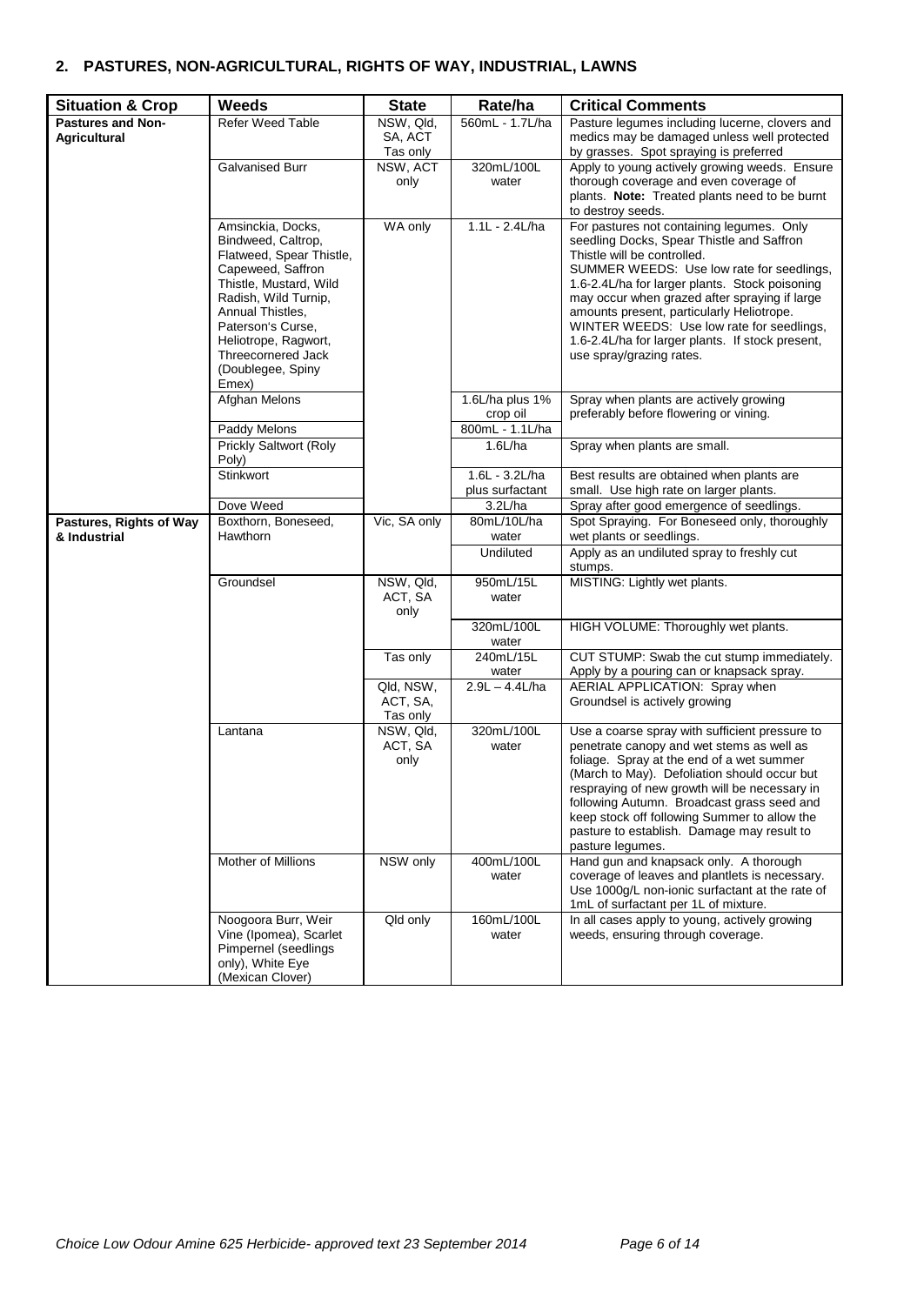| <b>Situation &amp; Crop</b>                   | Weeds                                             | <b>State</b>      | Rate/ha             | <b>Critical Comments</b>                                                                                      |
|-----------------------------------------------|---------------------------------------------------|-------------------|---------------------|---------------------------------------------------------------------------------------------------------------|
| Pastures, Rights of Way                       | Annual & Perennial                                | Qld only          | 320mL/100L          | In all cases apply to young, actively growing                                                                 |
| and Industrial (cont'd)                       | Pigweed, Artichoke                                |                   | water               | weeds, ensuring through coverage.                                                                             |
|                                               | Thistle, Bathurst Burr,<br>Billygoat Weed, Blue   |                   |                     | * Spray rosette stage.                                                                                        |
|                                               | Snake Weed, Burr                                  |                   |                     | <sup>o</sup> Repeat spraying necessary.                                                                       |
|                                               | Medic, Clockweed*,                                |                   |                     |                                                                                                               |
|                                               | Fleabanes, Galvanised<br>Burr, Hemlock, Hoary     |                   |                     |                                                                                                               |
|                                               | Cress <sup>o</sup> , Kyalinga Weed                |                   |                     |                                                                                                               |
|                                               | (Whisker Grass).                                  |                   |                     |                                                                                                               |
|                                               | Knobweed, Milky Cotton                            |                   |                     |                                                                                                               |
|                                               | Bushes, Parthenium<br>Weed, Paterson's            |                   |                     |                                                                                                               |
|                                               | Curse, Saffron Thistle,                           |                   |                     |                                                                                                               |
|                                               | Star Burr, Thornapple,                            |                   |                     |                                                                                                               |
|                                               | Variegated Thistle*                               |                   |                     |                                                                                                               |
|                                               | <b>Rubber Vine</b>                                | Qld only          | 160mL/10L<br>water  | Apply to freshly cut stump.                                                                                   |
|                                               | Sesbania Pea                                      |                   | 560mL -<br>900mL/ha |                                                                                                               |
|                                               | Water Hyacinth                                    |                   | $3.5L - 5.3L/ha$    | Apply to 2200 to 3300L water/ha                                                                               |
|                                               | Wild Tobacco Tree                                 |                   | 240mL/15L<br>water  | Cut Stump Treatment: Swab cut stump within<br>1 hour of cutting. Apply by pouring can or<br>knapsack sprayer. |
| <b>Conservation Tillage -</b>                 | Charlock, Mustards,                               | <b>All States</b> | $560mL -$           | Apply to actively growing young plants. Before                                                                |
| <b>Direct Drilling, Surface</b>               | Shepherd's Purse,<br>Saffron, Slender, Spear      |                   | $1.6$ L/ha          | sowing: Observe plant back periods given in                                                                   |
| <b>Sowing or Fallow</b><br><b>Maintenance</b> | and Variegated                                    |                   |                     | the table on this leaflet.<br>* Warning: Treated plants may become toxic to                                   |
|                                               | Thistles*, Turnip Weed,                           |                   |                     | stock.                                                                                                        |
|                                               | Wild Radish, Wild<br>Turnip                       |                   |                     |                                                                                                               |
|                                               | Clover, Sorrel                                    |                   | 1.1L/ha plus        | Apply to actively growing plants in autumn. Do                                                                |
|                                               |                                                   |                   | 700mL - 1L/ha       | not sow pasture seed for at least 30 days after                                                               |
|                                               |                                                   |                   | of Dicamba (200     | application.                                                                                                  |
| <b>Pastures -</b>                             |                                                   |                   | g/L                 | *PRECAUTIONS: An increased quantity of                                                                        |
| <b>Spray Graze Techniques</b>                 |                                                   |                   |                     | poisonous plants may be eaten by stock using                                                                  |
|                                               |                                                   |                   |                     | Spray-Graze e.g. Caltrop, Capeweed,                                                                           |
|                                               |                                                   |                   |                     | Paterson's Curse and Variegated Thistle and<br>deaths could result from causes such as nitrate                |
|                                               |                                                   |                   |                     | poisoning. With Paterson's Curse, preferably                                                                  |
|                                               |                                                   |                   |                     | graze stock soon destined for slaughter and                                                                   |
|                                               |                                                   |                   |                     | avoid extended periods of grazing. Avoid<br>grazing with young or breeding stock. Do not                      |
|                                               |                                                   |                   |                     | graze horses or pigs on Paterson's Curse.                                                                     |
|                                               | Amsinckia, Thistles.                              | SA only           | 560mL/ha            | Apply from 6 weeks after opening rains in                                                                     |
|                                               | Capeweed, Doublegee,                              |                   |                     | autumn until the end of August. Seven days                                                                    |
|                                               | Mustard, Paterson's<br>Curse, Wild Turnip, Wild   |                   |                     | after spraying, stock paddock at 4-5 times<br>normal rate, preferably with sheep. Maintain                    |
|                                               | Radish, Docks,                                    |                   |                     | this level of grazing for 6 weeks or until pasture                                                            |
|                                               | Geranium, Erodium                                 |                   |                     | shows signs of over grazing. Then return to                                                                   |
|                                               |                                                   |                   |                     | normal stocking levels. Use high stocking rates                                                               |
|                                               |                                                   |                   |                     | in following spring to prevent weeds from<br>flowering. Repeat treatments may be required                     |
|                                               |                                                   |                   |                     | for 2-3 years for complete control.                                                                           |
|                                               | Annual Thistles,                                  | Tas, Vic          |                     |                                                                                                               |
|                                               | Capeweed, Doublegee,                              | only              |                     |                                                                                                               |
|                                               | Mustards, Paterson's<br>Curse, Turnip, Saffron    |                   |                     |                                                                                                               |
|                                               | Thistle, Spear Thistle,                           |                   |                     |                                                                                                               |
|                                               | Geranium, Slender                                 |                   |                     |                                                                                                               |
|                                               | Thistle                                           |                   |                     |                                                                                                               |
|                                               | Amsinckia, Docks<br>(seedling only),              | WA only           | 600 - 800mL/ha      |                                                                                                               |
|                                               | Capeweed, Doublegee,                              |                   |                     |                                                                                                               |
|                                               | Mustard, Wild Radish,                             |                   |                     |                                                                                                               |
|                                               | Wild Turnip, Paterson's<br>Curse, Annual Thistles |                   |                     |                                                                                                               |
|                                               |                                                   |                   |                     |                                                                                                               |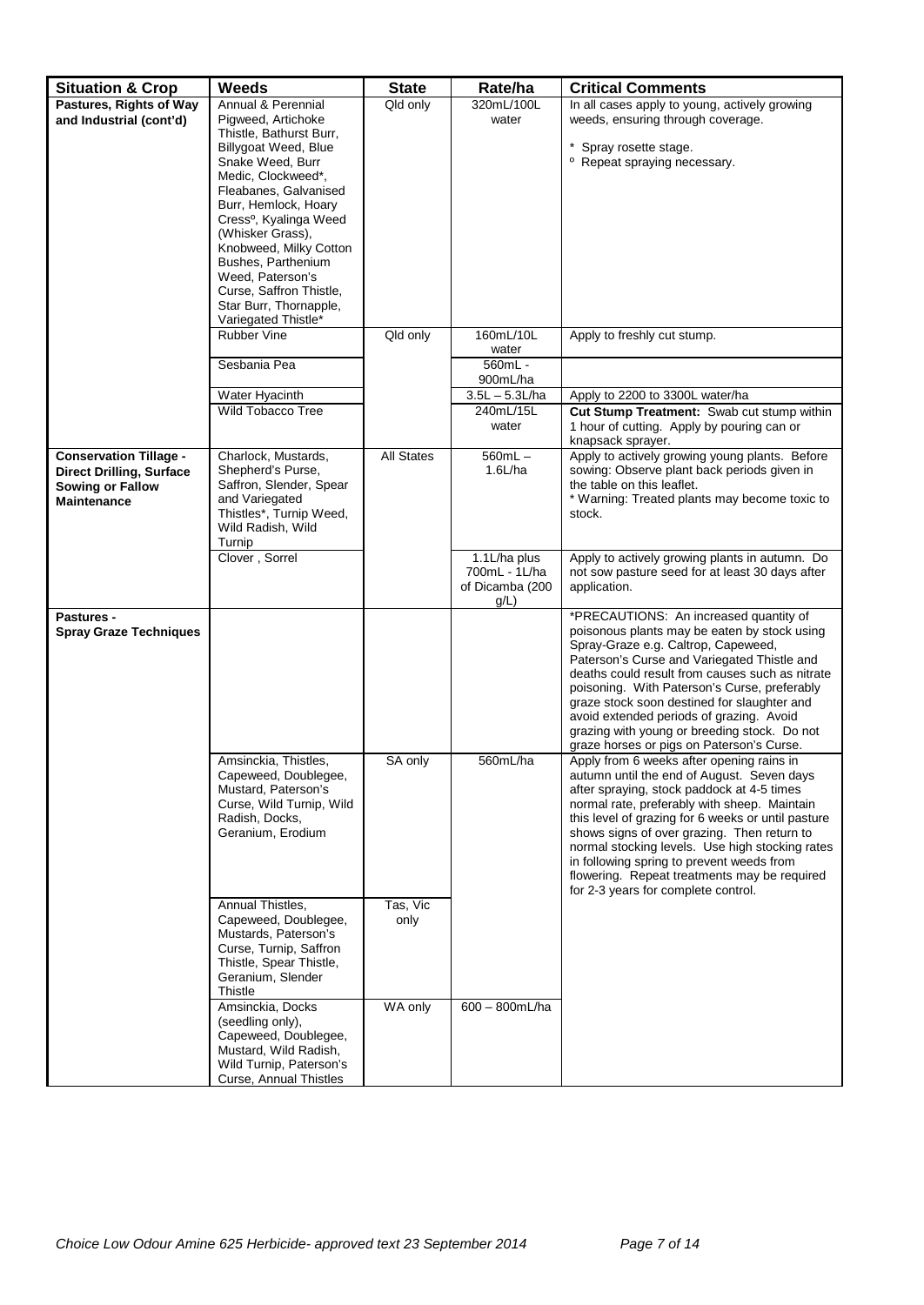| <b>Situation &amp; Crop</b>                          | <b>Weeds</b>                                                                                                                                                                          | <b>State</b>     | Rate/ha                                             | <b>Critical Comments</b>                                                                                                                                                                                                                                                                                                                                                                                                            |
|------------------------------------------------------|---------------------------------------------------------------------------------------------------------------------------------------------------------------------------------------|------------------|-----------------------------------------------------|-------------------------------------------------------------------------------------------------------------------------------------------------------------------------------------------------------------------------------------------------------------------------------------------------------------------------------------------------------------------------------------------------------------------------------------|
| <b>Pastures - Spray Graze</b><br>Techniques (cont'd) | Spear Thistle, Saffron<br>Thistle                                                                                                                                                     | WA only          | 1.2L/ha                                             | Apply to Saffron Thistle at the end of<br>September when plants are running up to<br>flower. Sub-clovers may be damaged at this<br>rate and use is not recommended for all medic<br>pastures.                                                                                                                                                                                                                                       |
|                                                      | <b>Melons</b>                                                                                                                                                                         |                  | 1.6L/ha plus $1\frac{9}{6}$<br>oil                  | Heavy stocking on young plants sprayed with<br>800mL/ha provides effective control.                                                                                                                                                                                                                                                                                                                                                 |
|                                                      | <b>Docks</b>                                                                                                                                                                          | Vic only         | 1.1L/ha                                             | Apply in September only and follow other<br>recommendations above.                                                                                                                                                                                                                                                                                                                                                                  |
|                                                      | Caltrop, Capeweed,<br>Charlock, Mustards,<br>Paterson's Curse,<br>Shepherd's Purse,<br>Saffron, Slender, Spear<br>or Variegated Thistle*,<br>Turnip Weed, Wild<br>Radish, Wild Turnip | NSW, ACT<br>only | 280mL - 1.1L/ha                                     | Spray actively growing 6-8 week old weeds.<br>Introduce stock 7-10 days after spraying,<br>preferably sheep (cattle are less effective).<br>Stocking rate should be at least 5 times heavier<br>than normal until weeds have been reduced,<br>but before survival of desirable pasture species<br>is threatened. Lucerne and Medics may be<br>damaged and should be grazed short before<br>spraying. Other legumes may be affected. |
| <b>Lawns, Playing Fields</b>                         | <b>Refer Weed Table</b>                                                                                                                                                               | Qld, NSW<br>only | $1.5mL - 3mL/1L$<br>of water or<br>$1.6L - 3.2L/ha$ | Wet foliage thoroughly. DO NOT mow lawn for<br>1 week before and at least 1 week after<br>application.                                                                                                                                                                                                                                                                                                                              |
|                                                      |                                                                                                                                                                                       | WA only          | 40mL per $10 -$<br>15L water/100m <sup>2</sup>      | DO NOT use on Buffalo Grass (WA only).                                                                                                                                                                                                                                                                                                                                                                                              |

#### **3. SPOT SPRAYING**

| <b>Situation</b>            | <b>Weeds Controlled</b> | State      | <b>Mixing Rates/Comments</b>                                                                                                                                          |
|-----------------------------|-------------------------|------------|-----------------------------------------------------------------------------------------------------------------------------------------------------------------------|
| <b>High Volume Spraying</b> | Refer to Weed Table     | All States | Add 1/10th of rate on weed table to 150L of water. Each 150L of<br>mix will cover $1000m^2$ (1/10th ha). e.g. If rate in weed table is<br>1.4L, use 140mL/150L water. |
| <b>Knapsack Application</b> | Refer to Weed Table     | All States | Add 1/100th of rate on weed table to 10L of water. Each 10L of mix<br>will cover $100m^2$ (1/100th ha). e.g. If rate in weed table is 1.4L use<br>14mL/10L water.     |

#### **MAXIMUM TOLERANCE FOR USE IN WHEAT, BARLEY, OATS AND TRITICALE INCLUDING TOLERANCE FOR UNDERSOWN LEGUMES**

| Crop                     | Qld     | NSW,<br><b>ACT</b> | <b>Vic</b>                | <b>Vic</b>                           | <b>SA</b>                | <b>WA</b>                                       | Tas                                           |
|--------------------------|---------|--------------------|---------------------------|--------------------------------------|--------------------------|-------------------------------------------------|-----------------------------------------------|
|                          |         |                    | Early<br><b>Tillering</b> | <b>Tillered</b><br><b>Boot Stage</b> |                          | <b>Tillered to</b><br><u>Boot</u><br>$(Z15-35)$ | <b>Tillered to</b><br><u>Boot</u><br>$Z15-35$ |
| <b>Cereal Rye</b>        |         |                    |                           |                                      | $1.4$ L/ha               |                                                 |                                               |
| Wheat                    | 1.8L/ha | 1.7L/ha            | 225mL/ha                  | 1.4L/ha                              | 1.7L/ha                  | 1.7L/ha                                         | 1.7L/ha                                       |
| <b>Barley</b>            | 1.4L/ha | $1.4$ L/ha         | 225mL/ha                  | $1.4$ L/ha                           | 1.4L/ha                  | 1.4L/ha                                         | 1.4L/ha                                       |
| Oats                     |         | 800mL/ha           | 225mL/ha                  | 800mL/ha                             | 900mL/ha                 | 1.3L/ha                                         | $\blacksquare$                                |
| <b>Triticale</b>         |         | 1.4L/ha            | 225mL/ha                  |                                      | 1.4L/ha                  | 1.7L/ha                                         | 800mL/ha                                      |
| <b>Undersown Clovers</b> |         |                    | 225mL/ha                  |                                      | $\blacksquare$           | 680mL/ha                                        | 560mL/ha                                      |
| <b>Undersown Medics</b>  |         |                    | 225mL/ha                  | ٠                                    | $\overline{\phantom{a}}$ | Nil                                             | 560mL/ha                                      |
| <b>Undersown Lucerne</b> |         |                    | 225mL/ha                  | -                                    | ۰                        | Nil                                             | ۰                                             |

#### **NOT TO BE USED FOR ANY PURPOSE, OR IN ANY MANNER, CONTRARY TO THIS LABEL UNLESS AUTHORISED UNDER APPROPRIATE LEGISLATION.**

**WITHHOLDING PERIOD: PASTURE, CEREAL CROPS - DO NOT GRAZE OR CUT FOR STOCK FOOD FOR 7 DAYS AFTER APPLICATION.**

**HARVEST WITHHOLDING PERIOD: NOT REQUIRED WHEN USED AS DIRECTED. IN TASMANIA, THIS PRODUCT MAY ONLY BE USED FROM 15 APRIL TO 15 SEPTEMBER UNLESS OTHERWISE PERMITTED BY THE REGISTRAR OF PESTICIDES.**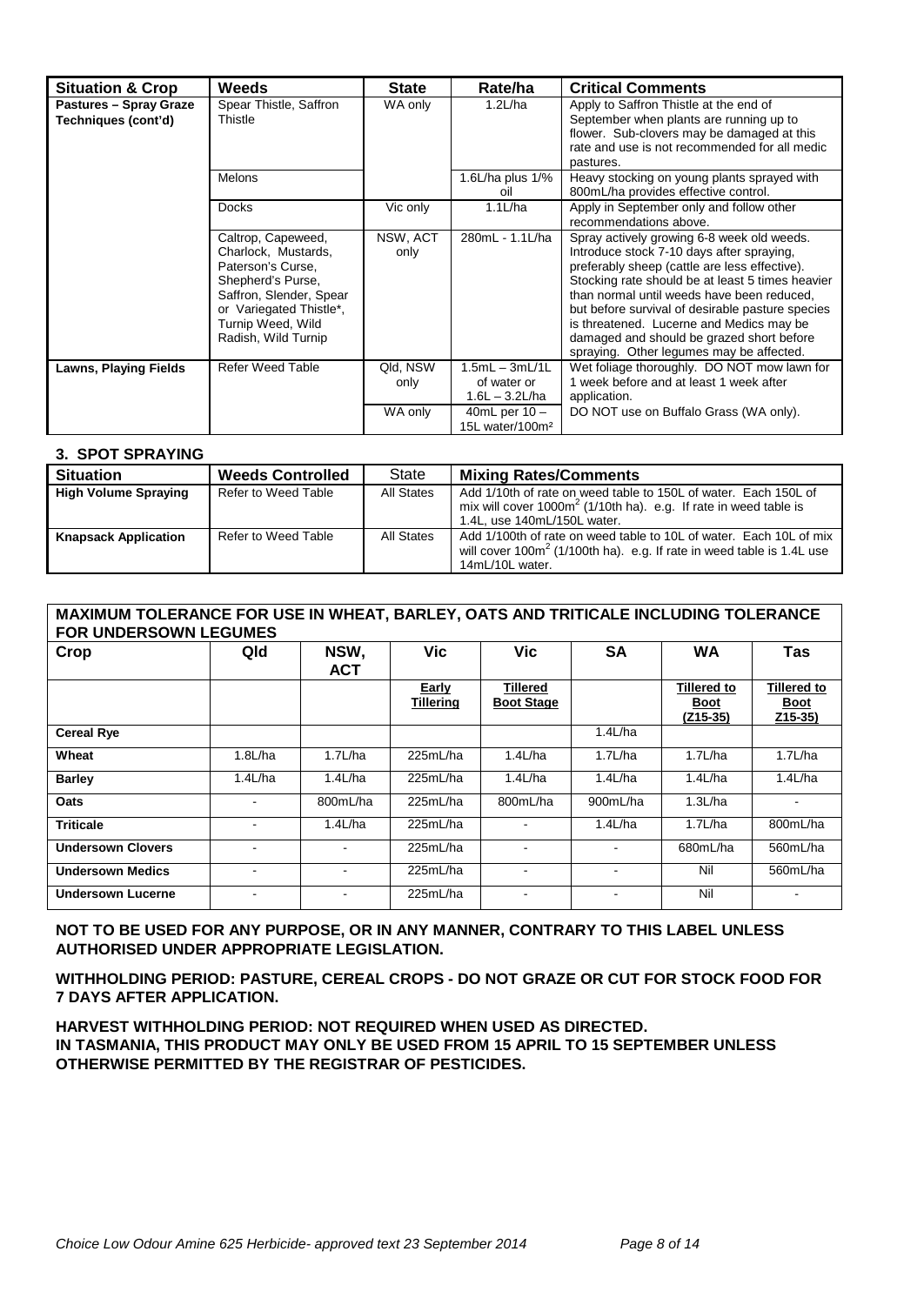#### **WEED TABLE:**

**NOTE:** Where weeds are to be sprayed in a CROP or PASTURE, use only the rates given for the particular crop or situation indicated under the Directions for Use Table.

In most cases this will give control, however, some hard to kill weeds or those in advanced stages of growth may only be suppressed. Use at these rates in a crop or pasture other than for spot spraying may cause damage. This product should only be used in those stages where a rate or range of rates is indicated for the particular weeds listed.

| Weeds                            | <b>Application Rate Per Hectare</b> |                    |                          |                |                             |                | <b>Critical Comments</b>     |                                                                                       |
|----------------------------------|-------------------------------------|--------------------|--------------------------|----------------|-----------------------------|----------------|------------------------------|---------------------------------------------------------------------------------------|
|                                  |                                     |                    |                          | Crop           |                             |                | <b>Pasture</b>               |                                                                                       |
|                                  | Vic                                 | NSW,<br><b>ACT</b> | <b>SA</b>                | Qld            | Tas                         | <b>WA</b>      | NSW, SA,<br>Qld, Tas<br>only |                                                                                       |
| Amaranthus spp.                  | $\omega$                            | 560mL<br>$-1.1L$   | $\blacksquare$           | 900mL          | $\mathcal{L}_{\mathcal{A}}$ | $\mathbf{r}$   | $\overline{a}$               | Spray young plants.                                                                   |
| Amsinckia                        | $\overline{\phantom{a}}$            |                    | ä,                       |                | $\omega$                    | 1.1L           | $\blacksquare$               |                                                                                       |
| Apple of Peru                    | $\Box$                              | 560mL<br>$-1.1L$   | ä,                       | 900mL          | $\omega$                    | $\omega$       | $\blacksquare$               | Spray young plants. Susceptible when young.                                           |
| <b>Bathurst Burr</b>             | $\overline{\phantom{a}}$            | 800mL<br>$-1.1L$   | $1.7L -$<br>2.2L         | 900mL          | $\blacksquare$              | $\blacksquare$ | 800mL-1.1L<br>not SA         | Spray seedlings only.                                                                 |
| <b>Bellvine</b>                  | $\Box$                              | 1.8L               | $\overline{\phantom{a}}$ | 1.8L           | $\blacksquare$              | $\blacksquare$ | $\blacksquare$               | Spray before seeding. Advanced stages<br>susceptible.                                 |
| <b>Billygoat Weed</b>            | $\overline{\phantom{a}}$            | 3.4L               | $\blacksquare$           | 3.4L           | $\blacksquare$              | $\blacksquare$ | $\overline{\phantom{a}}$     | Spray at young stage.                                                                 |
| <b>Bindweed</b>                  | $\overline{\phantom{a}}$            | ÷.                 | $\blacksquare$           | ä,             | $\blacksquare$              | 1.1L           | $\blacksquare$               |                                                                                       |
| <b>Blackberry Nightshade</b>     | $\overline{a}$                      | 560mL<br>$-1.1L$   | ä,                       | 900mL          |                             | $\blacksquare$ | $\overline{a}$               |                                                                                       |
| <b>Blackeyed Susan</b>           | $\blacksquare$                      | 1.8L               | $\blacksquare$           | 1.8L           | $\mathbf{r}$                | $\mathbf{r}$   | $\blacksquare$               | Apply at pre-flowering, preferably young<br>stages.                                   |
| <b>Blue Snakeweed</b>            | $\blacksquare$                      | 1.8L               | $\omega$                 | 1.8L           | $\omega$                    | $\blacksquare$ | $\mathbf{r}$                 | Spray seedlings at young stages only.                                                 |
| <b>California Burr</b>           | $\overline{\phantom{a}}$            | 800mL<br>$-1.1L$   | $\blacksquare$           | 900mL          | $\omega$                    | $\Box$         | 800mL-1.1L<br>not SA         | Spray seedlings only.                                                                 |
| <b>Canola/ Rapeseed</b>          | $\overline{\phantom{a}}$            | 800mL<br>$-1.7L$   | ÷.                       | $\blacksquare$ | $\omega$                    | $\mathbf{r}$   |                              |                                                                                       |
| <b>Cape Tulip</b>                | $\mathbf{r}$                        | $\omega$           | ä,                       | ÷.             | $\omega$                    | 640mL-<br>1.3L | $\blacksquare$               | Low rate for cormils only*.                                                           |
| Capeweed                         | 1.7L                                | $\blacksquare$     | 1.7L                     | $\blacksquare$ | 1.4L                        | 1.1L           | $1.7 - 2.8L$                 | Spray seedlings to rosette stage.                                                     |
| Caltrop                          | $\blacksquare$                      | 800mL<br>$-1.7L$   | ÷,                       | 900mL          | $\blacksquare$              | 1.1L           | $\blacksquare$               | Moderately susceptible.                                                               |
| <b>Castor Oil Plant</b>          | L.                                  | 3.4L               |                          | 3.4L           | $\omega$                    | $\blacksquare$ |                              | Spray at young stage.                                                                 |
| Charlock                         | 560mL<br>800mL                      | 560mL<br>$-1.1L$   | 560mL                    | $\blacksquare$ | 1.4L                        | $\blacksquare$ | 800mL-1.1L                   | Spray at rosette stage.                                                               |
| Clover                           | $\blacksquare$                      | 1.2L               | ÷.                       | ÷.             | $\mathbf{r}$                | $\mathbf{r}$   | $\blacksquare$               |                                                                                       |
| <b>Cobbler's Pegs</b>            | $\overline{a}$                      | 1.8L               | ä,                       | 1.8L           | $\sim$                      | ÷,             | $\overline{a}$               | Apply at pre-flowering, preferably young<br>stages.                                   |
| <b>Common Ice Plant</b>          | $\mathbf{r}$                        | $\mathbf{r}$       | 1.1L                     | $\blacksquare$ | $\omega$                    | $\mathbf{r}$   | $\Delta$                     |                                                                                       |
| <b>Common Sida</b>               | $\blacksquare$                      | 1.8L               | ÷.                       | 1.8L           | $\omega$                    | $\blacksquare$ | $\blacksquare$               | Spray seedling or young stages only.                                                  |
| <b>Common Sowthistle</b>         | $\Box$                              | 1.8L               | ä,                       | 1.8L           | 1.4L                        | $\blacksquare$ | $\blacksquare$               | Apply at pre-flowering, preferably young<br>stages.                                   |
| <b>Docks</b>                     | 1.4L                                | $\blacksquare$     | 1.4L                     | 1.4L           | 1.4L                        | 1.1L           | 3.2L SA<br>only              | Spray at multiple leaf stage<br>-effective only on seedlings.                         |
| <b>Doveweed</b>                  | $\mathbf{r}$                        | $\mathbf{r}$       | $\omega$                 | ÷.             | $\omega$                    | 1.1L           | $\blacksquare$               |                                                                                       |
| <b>Fat Hen</b>                   | $\overline{a}$                      | 560mL<br>$-1.7L$   | ä,                       | 900mL          | 1.4L                        | $\mathbf{r}$   | $\omega$                     | Spray pre-flowering.                                                                  |
| <b>Flannel Weed</b>              | ÷.                                  | 1.8L               | ÷.                       | 1.8L           | $\omega$                    | $\mathbf{r}$   | ä,                           | Spray seedling or young stages only.                                                  |
| <b>Flat Weed</b>                 | $\mathbf{r}$                        | $\mathbf{r}$       | $\mathbf{r}$             | $\mathbf{r}$   | $\omega$                    | 1.1L           | $\mathbf{r}$                 |                                                                                       |
| Fumitory - white                 | 800mL                               |                    | 560mL                    |                |                             |                |                              | Spray at multiple leaf stage.                                                         |
| <b>Heliotrope</b>                | $\blacksquare$                      | $\omega$           | $\blacksquare$           | $\blacksquare$ | $\omega$                    | 1.1L           | $\blacksquare$               |                                                                                       |
| <b>Hexham Scent or Melilotus</b> | 1.4L                                | $\blacksquare$     | 1.1L                     | 1.4L           | $\blacksquare$              | $\blacksquare$ | $1.1 - 1.7L$                 | Spray multiple leaf stage before seeding.                                             |
| <b>Hoary Cress</b>               | 900mL<br>$-1.4L$                    | $1.1 -$<br>1.7L    | 1.4L                     | 1.4L           | $\sim$                      | $\blacksquare$ | $1.4 - 1.7L$                 | Spray rosettes and pre-flowering.                                                     |
| <b>Hogweed/Wireweed</b>          | 1.4L                                | $\omega_{\rm c}$   | $\blacksquare$           | 1.4L           | $\omega_{\rm c}$            | $\blacksquare$ | $\blacksquare$               | Spray at multiple leaf stage (Vic). Spray at<br>seedling and young plant stage (Qld). |
| <b>Horehound</b>                 | $\blacksquare$                      | ÷.                 | 1.4L                     | $\blacksquare$ | $\omega_{\rm c}$            | $\blacksquare$ | $2.2 - 3.2L$<br>SA only      | Spray seedlings.                                                                      |
| <b>Indian Hedge Mustard</b>      | $\blacksquare$                      | $\blacksquare$     | $\blacksquare$           | $\blacksquare$ | 1.4L                        | 1.1L           | $\blacksquare$               |                                                                                       |
| Khaki Weed                       | $\blacksquare$                      | $\omega$           | $\blacksquare$           | $\omega$       |                             | $\omega$       | $1.1 - 2.2L$<br>not SA       | Spray seedlings only.                                                                 |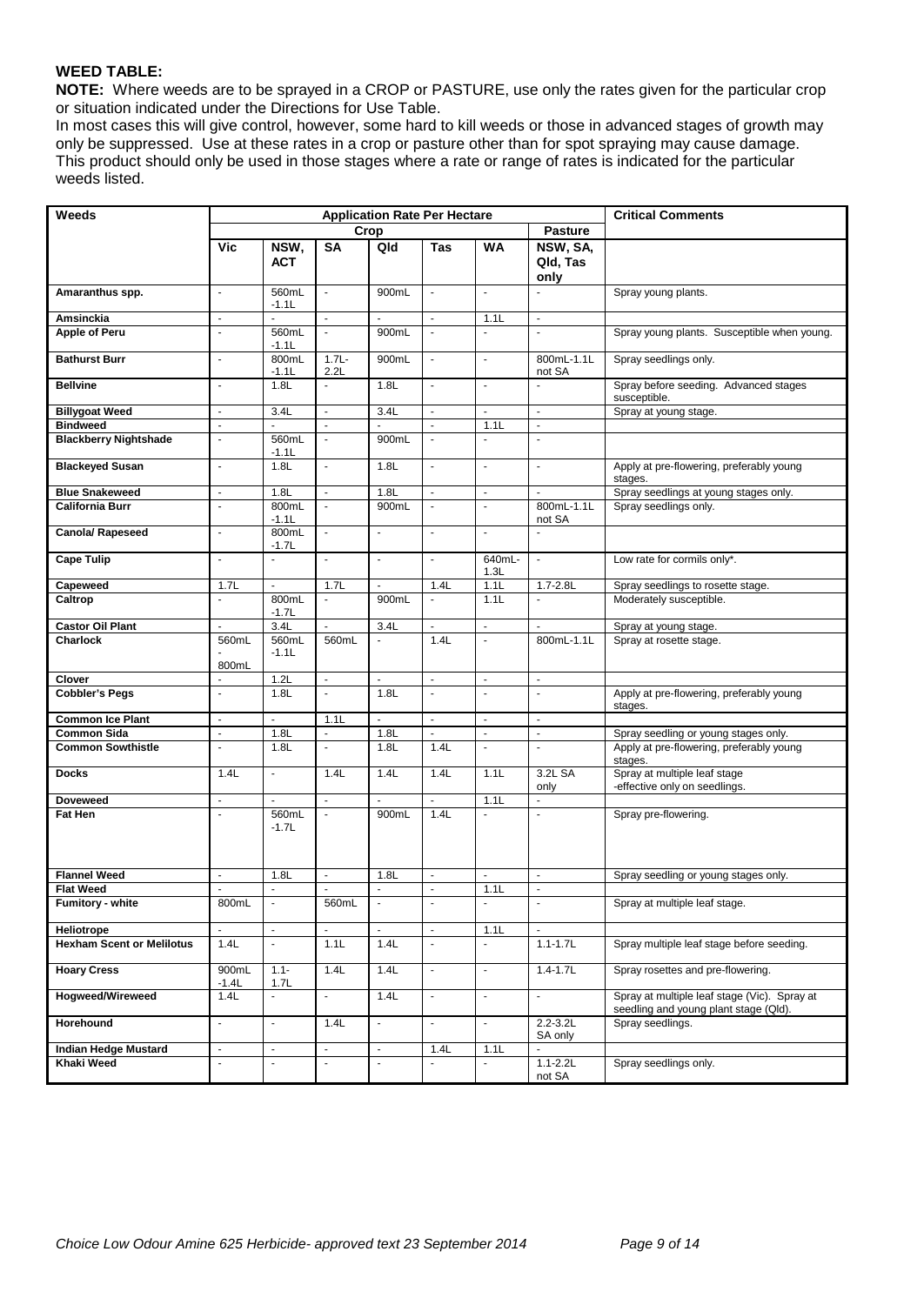| <b>Weeds</b>                                 | <b>Application Rate Per Hectare</b><br><b>Critical Comments</b> |                          |                     |                 |                |                      |                              |                                                                                            |
|----------------------------------------------|-----------------------------------------------------------------|--------------------------|---------------------|-----------------|----------------|----------------------|------------------------------|--------------------------------------------------------------------------------------------|
|                                              |                                                                 |                          | Crop                |                 |                |                      | <b>Pasture</b>               |                                                                                            |
|                                              | Vic                                                             | NSW,<br><b>ACT</b>       | <b>SA</b>           | Qld             | <b>Tas</b>     | <b>WA</b>            | NSW, SA,<br>Qld, Tas<br>only |                                                                                            |
| Knobweed                                     | $\blacksquare$                                                  | $\blacksquare$           | ÷.                  | $1.8 -$<br>3.4L | $\mathbf{r}$   | $\blacksquare$       | $\mathbf{r}$                 | Lower rate for seedlings; higher rate for later<br>stages.                                 |
| <b>Lincoln Weed</b>                          | ÷,                                                              | ÷,                       | 1.7L                | ä,              | $\blacksquare$ | ä,                   | $\overline{a}$               | Spray early rosettes.                                                                      |
| <b>London Rocket</b>                         | L.                                                              |                          |                     | $\overline{a}$  | $\sim$         | 1.1L                 | L.                           |                                                                                            |
| Lupins                                       | L.                                                              | 800mL<br>$-1.7L$         | ÷,                  | $\overline{a}$  | $\mathbf{r}$   | 1.1L                 | $\blacksquare$               |                                                                                            |
| Melons - Camel, Paddy                        | $\overline{\phantom{a}}$                                        | 560mL<br>$-1.1L$         | $\mathbf{r}$        | $\omega$        | $\sim$         | $\mathbf{r}$         | $\omega$                     |                                                                                            |
| <b>Mexican Poppy</b>                         | $\overline{\phantom{a}}$                                        | ÷,                       | $\mathbf{r}$        | 1.4L            | $\mathbf{r}$   | $\mathbf{r}$         | $\omega$                     | Spray seedlings - plants become more<br>resistant with age.                                |
| <b>Mintweed</b>                              | L.                                                              | 1.1L                     | ÷,                  | 900mL           | $\blacksquare$ | $\blacksquare$       | $\overline{a}$               | Spray seedlings - resistance in later stages.                                              |
| <b>Morning Glory</b>                         | $\overline{a}$                                                  | 1.8L                     | $\overline{a}$      | 1.8L            | $\blacksquare$ | ä,                   | $\overline{a}$               | Spray at seedling to flowering stage.                                                      |
| <b>Mustards</b>                              | 225-<br>560mL                                                   | 560mL<br>$-1.1L$         | 560mL<br>$-1.4L$    | 900mL           | $\mathbf{r}$   | 800mL                | 560mL-1.1L                   | Spray at 2-4 leaf up to rosette stage.                                                     |
| <b>Needle Burr</b>                           | $\mathbf{r}$                                                    | 1.8L                     | $\mathcal{L}^{\pm}$ | 1.8L            | $\omega$       | $\mathbf{r}$         | $\omega$                     | Apply at pre-flowering, preferably young<br>stages.                                        |
| <b>New Zealand Spinach</b>                   | $\omega$                                                        | $1.1 -$<br>1.7L          | $\Box$              | $\blacksquare$  | $\mathbf{r}$   | $\blacksquare$       | $\blacksquare$               |                                                                                            |
| Noogoora Burr                                | $\blacksquare$                                                  | 800mL<br>$-1.1L$         | L.                  | 900mL           | $\omega$       | $\omega$             | 800mL-1.1L<br>not SA         | Spray seedlings only.                                                                      |
| <b>Paterson's Curse</b>                      | $\overline{\phantom{a}}$                                        | $1.1 -$<br>1.7L          | ÷.                  | 1.4L            | $\mathbf{r}$   | 1.3L                 | $1.7 - 2.2L$                 | Spray rosettes or before plants have 10 leaves.<br>Later stages are harder to kill.        |
| <b>Pinkburr (Pink Flowered)</b><br>Burr)     | $\blacksquare$                                                  | 1.8L                     | $\blacksquare$      | 1.8L            | $\blacksquare$ | $\blacksquare$       | $\blacksquare$               | Spray seedling or young stages only.                                                       |
| <b>Potato Weed</b>                           | ÷.                                                              | 560mL<br>$-1.1L$         | $\blacksquare$      | 900mL           | $\mathbf{r}$   | $\mathbf{r}$         | $\omega$                     |                                                                                            |
| Purpletop                                    | $\overline{\phantom{a}}$                                        | 3.4L                     | ä,                  | 3.4L            | $\blacksquare$ | $\omega$             | $\overline{\phantom{a}}$     | Spray at young stage.                                                                      |
| Radish                                       | $\overline{\phantom{a}}$                                        | ÷,                       | ä,                  | L.              | $\blacksquare$ | 1.1L                 | $\omega$                     |                                                                                            |
| Ragwort                                      | $\overline{\phantom{a}}$                                        | L.                       | ä,                  | L,              | 3.8L           | 1.1L                 | $\blacksquare$               | Spray up to early rosette stage (Tas only).                                                |
| Rapistrum                                    | $\blacksquare$                                                  | ä,                       | $\blacksquare$      | L,              | $\Box$         | 1.1L                 | $\blacksquare$               |                                                                                            |
| <b>Rough Poppy</b>                           | $\blacksquare$                                                  | 1.1L                     | ÷,                  | L,              | $\blacksquare$ | ä,                   | $\blacksquare$               |                                                                                            |
| <b>Safflower</b>                             | $\blacksquare$                                                  | 560mL<br>$-1.1L$         | $\blacksquare$      | $\blacksquare$  | $\blacksquare$ | $\blacksquare$       | $\blacksquare$               |                                                                                            |
| <b>Shepherd's Purse</b>                      | $\blacksquare$                                                  | $1.1 -$<br>1.7L          | $\blacksquare$      | $\blacksquare$  | 1.4L           | $\blacksquare$       | 800mL-1.1L                   | Spray young rosettes.                                                                      |
| Siratro (Purple Bean)                        | $\omega$                                                        | 1.8L                     | ä,                  | 1.8L            | $\omega$       | $\blacksquare$       | $\mathbf{r}$                 | Spray seedling or young stages only.                                                       |
| <b>Skeleton Weed</b>                         | 1.4L                                                            | $1.1 -$<br>1.7L          | 1.4L                | L.              | $\sim$         | $\blacksquare$       | $\blacksquare$               | Spray rosettes before aerial growth<br>commences.                                          |
| <b>Sorrel</b>                                | 1.4L                                                            | 1.7L                     | 1.4L                | -               | $\blacksquare$ | $\ddot{\phantom{1}}$ | $\blacksquare$               | Only moderately susceptible.                                                               |
| Speedwell - Ivy Leaf                         | $\blacksquare$                                                  | ÷,                       | 1.1L                | $\overline{a}$  | ÷,             | $\blacksquare$       | $\blacksquare$               |                                                                                            |
| <b>Spinyhead Sida</b>                        | $\blacksquare$                                                  | 1.8L                     | ä,                  | 1.8L            | $\Box$         | ÷,                   | $\Box$                       | Spray seeding or young stages only.                                                        |
| <b>Starburr</b>                              | $\overline{\phantom{a}}$                                        | 1.8L                     | L.                  | 1.8L            | $\mathbf{r}$   | $\blacksquare$       | $\overline{\phantom{a}}$     | Spray before seeding, advanced stages<br>susceptible.                                      |
| <b>Spiny Emex</b>                            | $\overline{a}$                                                  | $\overline{a}$           | ä,                  | 1.4L            | $\mathbf{r}$   | $\sim$               | $\blacksquare$               | Only young plants susceptible.                                                             |
| <b>Star of Bethlehem (Cupid's</b><br>Flower) | L.                                                              | $\overline{\phantom{a}}$ | $\mathbf{r}$        | 1.8L            | $\sim$         | $\sim$               | $\mathbf{r}$                 | Spray before seeding, advanced stages<br>susceptible.                                      |
| <b>Stinkwort</b>                             | $\overline{a}$                                                  | 800mL<br>$-1.4L$         | $\blacksquare$      | $\Box$          | $\omega$       | $\Box$               | $\blacksquare$               |                                                                                            |
| Storkbill/Erodium                            | $\blacksquare$                                                  |                          | ÷.                  |                 | 1.4L           | $\blacksquare$       | $1.6 - 3.2L$                 | Spray seedlings to young rosettes.                                                         |
| <b>Sunflower (seedlings)</b>                 | 1.4L                                                            | 560mL<br>$-1.4L$         | $\omega$            | 900mL           | $\omega$       | $\blacksquare$       | $\mathbf{r}$                 |                                                                                            |
| Thistles:<br>- Annual                        | ä,                                                              | $\omega$                 | ä,                  | ä,              | $\blacksquare$ | 1.1L                 | $\blacksquare$               |                                                                                            |
| - Californian                                | $\blacksquare$                                                  | ä,                       | ä,                  | $\blacksquare$  | 2.7L           | $\blacksquare$       | $3.2 - 3.8$ L                | Repeated applications may be necessary<br>(NSW, Tas only)                                  |
| - Saffron                                    | 1.1L                                                            | 560mL<br>$-1.7L$         | 1.4L                | 1.4L            | 950mL          | 1.1L                 | $1.1 - 1.7L$                 | Low rate only sufficient to control weeds in<br>crops at rosette stage when sprayed early. |
| - Slender/Shore                              | $\blacksquare$                                                  | 800mL<br>$-1.7L$         | ä,                  | ä,              | 1.4L           | $\blacksquare$       | 1.1L                         | Suppression only.                                                                          |
| - Soldier                                    | 1.4L                                                            | ÷,                       | ä,                  | ä,              | $\omega$       | $\blacksquare$       | 1.1-1.6L not<br>NSW, Tas     | Spray young rosette.                                                                       |
| - Spear                                      | 560mL                                                           | $\blacksquare$           | ÷.                  | $\blacksquare$  | 1.4L           | $\blacksquare$       | $1.1 - 1.6L$                 | Spray young rosettes.                                                                      |
| - Star                                       | $\overline{\phantom{a}}$                                        | ÷,                       | $\mathbf{r}$        | $\mathbf{r}$    | $\omega$       | $\mathbf{r}$         | 1.6-3.2L SA<br>only          | Use higher rate as flower stalk appears.                                                   |
| - Variegated                                 | ä,                                                              | 560mL<br>$-1.7L$         | ÷,                  | 900mL           | 1.4L           | $\blacksquare$       | $1.1 - 1.7L$                 | Spray at rosette stage.                                                                    |
| Thornapple                                   | ä,                                                              | 800mL<br>$-1.1L$         | $\omega$            | ä,              | $\omega$       | $\omega$             | 1.6-2.4L not<br>SA           | Spray seedlings only.                                                                      |
| <b>Tridax (Tridax Daisy)</b>                 | $\omega$                                                        | 1.8L                     | $\omega$            | 1.8L            | $\omega$       | $\omega$             | $\omega_{\rm{eff}}$          | Spray seedling or young stages only.                                                       |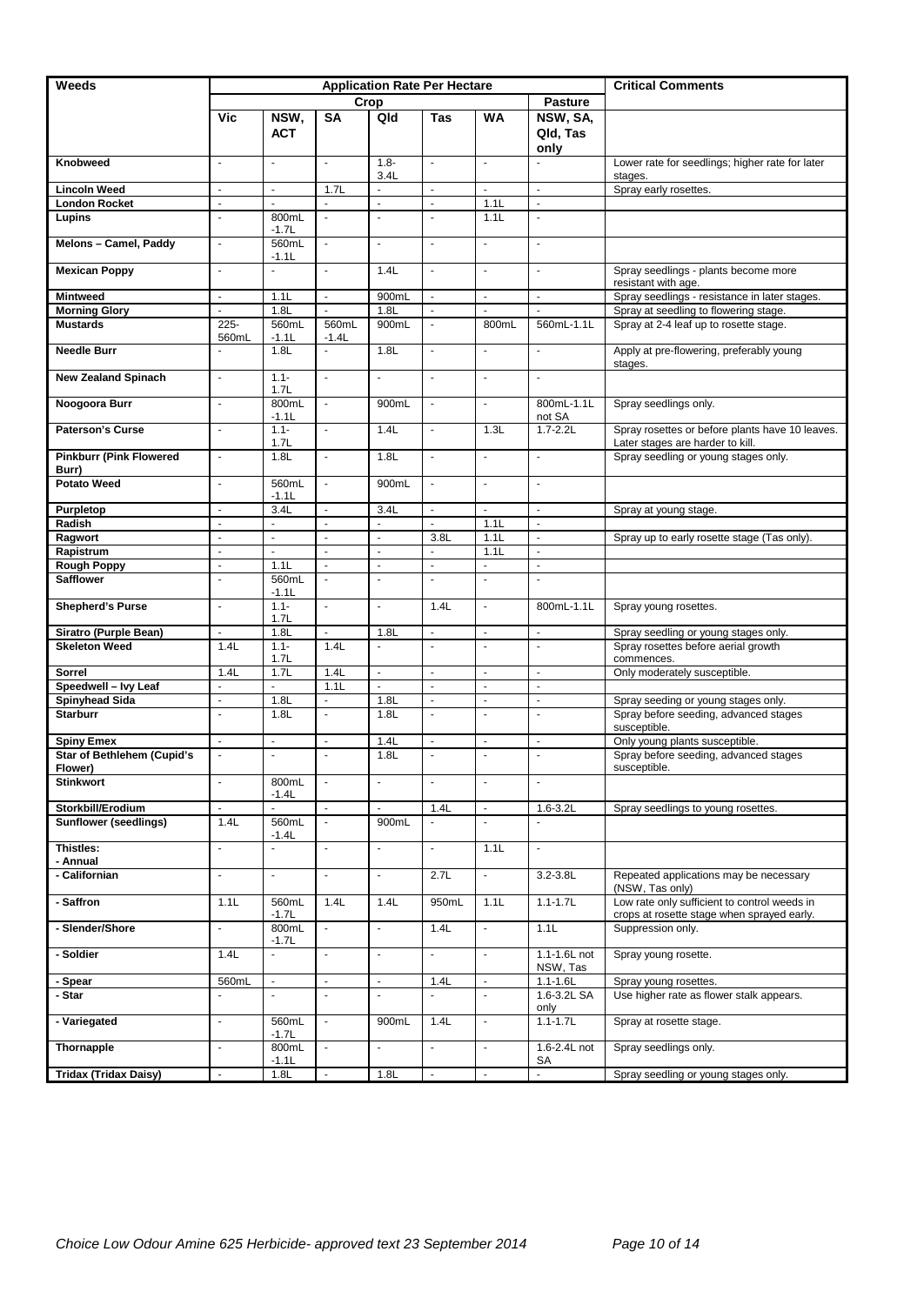| Weeds                        |                          |                    |           | <b>Application Rate Per Hectare</b> |                          |                          |                              | <b>Critical Comments</b>            |
|------------------------------|--------------------------|--------------------|-----------|-------------------------------------|--------------------------|--------------------------|------------------------------|-------------------------------------|
|                              |                          |                    |           | Crop                                |                          |                          | <b>Pasture</b>               |                                     |
|                              | <b>Vic</b>               | NSW.<br><b>ACT</b> | <b>SA</b> | Qld                                 | <b>Tas</b>               | <b>WA</b>                | NSW, SA,<br>Qld, Tas<br>only |                                     |
| <b>Turnip Weed/Rapistrum</b> |                          | 560mL<br>$-1.1L$   | ۰         | 560mL                               | ٠                        | 800mL                    | 560mL-1.1L                   |                                     |
| <b>Wards Weed</b>            | $\overline{\phantom{a}}$ |                    | 1.1L      | $\overline{\phantom{0}}$            | $\overline{\phantom{a}}$ | $\overline{\phantom{a}}$ |                              |                                     |
| <b>Wild Cabbage</b>          | 1.4L                     |                    |           |                                     |                          | $\overline{\phantom{0}}$ |                              | Spray multiple leaves.              |
| <b>Wild Poppy</b>            | 560mL                    | $\sim$             |           |                                     | $\overline{\phantom{a}}$ | $\overline{\phantom{0}}$ | $1.1 - 1.7L$                 | Spray rosettes.                     |
| <b>Wild Radish</b>           | 1.4L                     | $1.4 -$<br>1.7L    | 1.4L      | 900mL                               | 1.4L                     | 800mL                    | 800mL-1.1L                   | Spray up to young rosette stage.    |
| <b>Wild Turnip</b>           | $225 -$<br>560mL         | 560mL<br>$-1.1L$   | 320mL     | ۰                                   | 1.4L                     | 640mL                    | 560mL-1.1L                   | Spray 2-4 leaf up to rosette stage. |

## **Plant Back Days for Choice Low Odour Amine 625 Herbicide**

| Crop                      |                | <b>Rates</b>  |                  |
|---------------------------|----------------|---------------|------------------|
|                           | Up to 560mL/ha | 560mL-1.1L/ha | $1.1L - 1.7L/ha$ |
| <b>Balansa Clover</b>     |                | 7             | 10               |
| <b>Barley %</b>           |                |               | 3                |
| Chickpeas#                | 7              | 14            | 21               |
| <b>Cotton</b>             | 10             | 14            | 21               |
| <b>Faba Beans</b>         | 7              | 7             | 10               |
| <b>Field Peas</b>         | 7              | 14            | 14               |
| <b>Lentils</b>            | 7              | 7             | 10               |
| <b>Linseed</b>            | 7              | 7             | 14               |
| Lucerne                   | 7              | 7             | 10               |
| Lupins+                   | 7              | 14            | 21               |
| <b>Medics</b>             |                | 7             | 10               |
| <b>Narbon Beans</b>       |                | 7             | 10               |
| Navybean                  | 10             | 10            | 14               |
| <b>Oats</b>               | 3              | 3             | 7                |
| <b>Perennial Ryegrass</b> | 7              | 7             | 10               |
| <b>Persian Clover</b>     | 7              | 7             | 10               |
| <b>Phalaris</b>           | 7              | 7             | 10               |
| <b>Canola/Rapeseed #</b>  | 14             | 21            | 28               |
| <b>Rice</b>               | 7              | 7             | 14               |
| Safflower#                |                | 14            | 21               |
| Sorghum @                 | 3              | 7             | 10               |
| Soybean                   | 14             | 14            | 21               |
| <b>Sub-Clover</b>         | 7              | 7             | 10               |
| Sunflower @               |                | 10            | 14               |
| <b>Triticale %</b>        |                | 3             | 7                |
| <b>Vetch</b>              |                | 7             | 10               |
| Wheat %                   |                | 3             | 7                |
| <b>White Clover</b>       |                | 7             | 10               |

### **IMPORTANT:**

**WHEN APPLIED TO DRY SOILS AT LEAST 15mm (½ inch) OF RAIN MUST FALL PRIOR TO THE COMMENCEMENT OF THE PLANT BACK PERIOD.**

- **NOTES:**
- % In Queensland, no rainfall is required to fall prior to commencement of Plant Back Period for wheat, barley and triticale.
- # In Queensland, planting of canola, chickpeas and safflower must be delayed for at least 14 days following rainfall of at least 15mm.
- @ In Central Queensland, when using 800mL/Ha or less of Choice Low Odour Amine 625 Herbicide, the Plant Back Period for sorghum and sunflower is 1 day irrespective of rainfall.
- + In WA, the Plant Back Period for lupins at all rates is 28 days.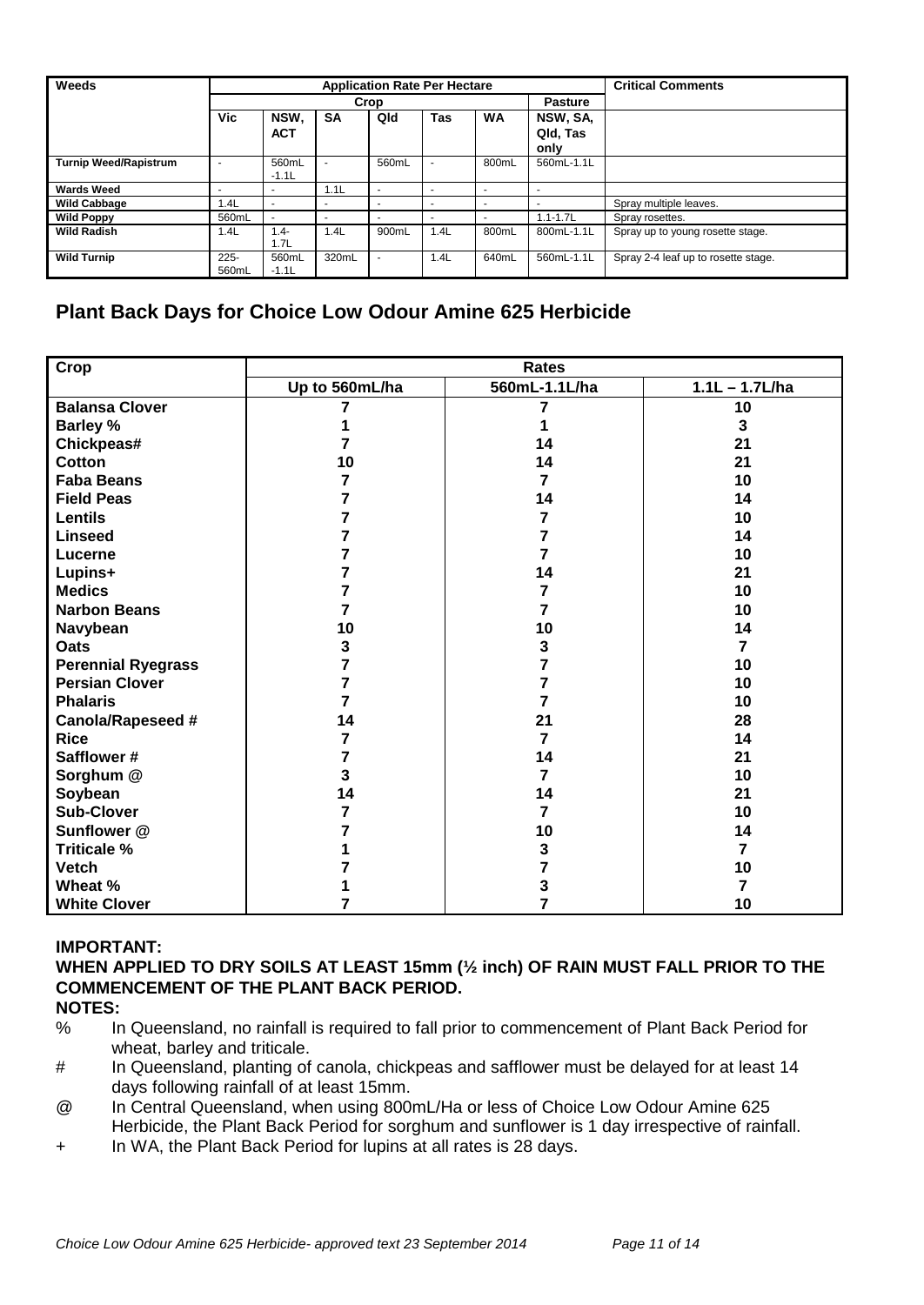#### **GENERAL INSTRUCTIONS**

Before opening, carefully read Directions for Use, Precautionary Statements, Safety Directions and First Aid Instructions.

## **APPLICATION INFORMATION**

BOOM SPRAYING - Use 30-120 L/ha water. AERIAL SPRAYING - Use 10-90 L/ha water.

#### **EQUIPMENT MAINTENANCE AND USAGE**

Equipment that has been used for this chemical should not be used for the application of other materials to sensitive plants, unless it has been well washed out with hot soapy or 1% solution of ammonia, followed by several clear water rinses.

#### **COMPATIBILITY**

This product may be mixed with Dicamba, Flowable Diuron, Chlorsulfuron, Paraquat, Propon, Atrazine, Spray-Seed, and Picloram and Tribunex.

**TANK MIXTURES: Read and follow all label directions including restraints, spray drift restraints, mandatory no spray zones, critical comments, withholding periods, regional use restrictions and safety directions for the tank mix products.**

#### **RESISTANT WEEDS WARNING**

| <b>GROUP</b> | <b>RBICIDE</b><br>ᅩ<br>___ |
|--------------|----------------------------|
|              |                            |

Choice Low Odour Amine 625 Herbicide is a member of the Phenoxys group of herbicides and has the disruptors of plant cell growth mode of action. For weed resistance management, Choice Low Odour Amine 625 Herbicide is a Group I Herbicide.

Some naturally occurring weed biotypes resistant to Choice Low Odour Amine 625 Herbicide and other Group I herbicides may exist through normal genetic variability in any weed population. The resistant individuals can eventually dominate the weed population if these herbicides are used repeatedly. These resistant weeds will not be controlled by Choice Low Odour Amine 625 Herbicide or other Group I herbicides.

Since the occurrence of resistant weeds is difficult to detect prior to use, Grow Choice Pty Ltd accepts no liability for any losses that may result from the failure of Choice Low Odour Amine 625 Herbicide to control resistant weeds.

#### **PROTECTION OF CROPS, NATIVE AND OTHER NON-TARGET PLANTS:**

#### **Drift Warning**

DO NOT spray in high winds. DO NOT spray crops or weeds outside the stages indicated in the Critical Comments as damage, loss of yield or inadequate weed control may result. DO NOT spray cereals if lucerne is present**.**

DO NOT use unless wind speed is more than 3 kilometres per hour and less than 15 kilometres per hour as measured at the application site.

DO NOT apply with smaller than coarse to very coarse spray droplets according to the BCPC/ASAE S572 definition of standard nozzles.

DO NOT apply under weather conditions, or from spraying equipment, that may cause spray to drift onto nearby susceptible plants/crops, cropping lands or pastures.Avoid spray drift onto susceptible crops such as cotton, tobacco, tomatoes, vines, fruit trees, vegetables, legume crops and pastures, oilseed crops and susceptible trees (e.g. Kurrajongs, Belahs and Eucalypts).

#### **PROTECTION OF LIVESTOCK**

Low hazard to bees. May be applied at any time as recommended in the Directions for Use.

#### **PROTECTION OF WILDLIFE, FISH, CRUSTACEANS AND ENVIRONMENT**

DO NOT contaminate streams, rivers or waterways with the chemical or used containers.

#### **STORAGE AND DISPOSAL**

Store in the closed, original container in a cool, well-ventilated area away from children, animals and food, feedstuffs, seed and fertilisers. DO NOT store for prolonged periods in direct sunlight.

Triple or preferably pressure rinse containers before disposal. Add rinsings to spray tank. DO NOT dispose of undiluted chemical on site. If recycling, replace cap and return clean containers to recycler or designated collection point.

If not recycling, break, crush, or puncture and bury empty containers in a local authority landfill. If no landfill is available, bury the containers below 500mm in a disposal pit specifically marked and set up for this purpose clear of waterways, desirable vegetation and tree roots. Empty containers and product should not be burnt.

*For refillable containers* (110L, 1000L): Empty contents fully into application equipment. Close all valves and return to point of supply for refill or storage.